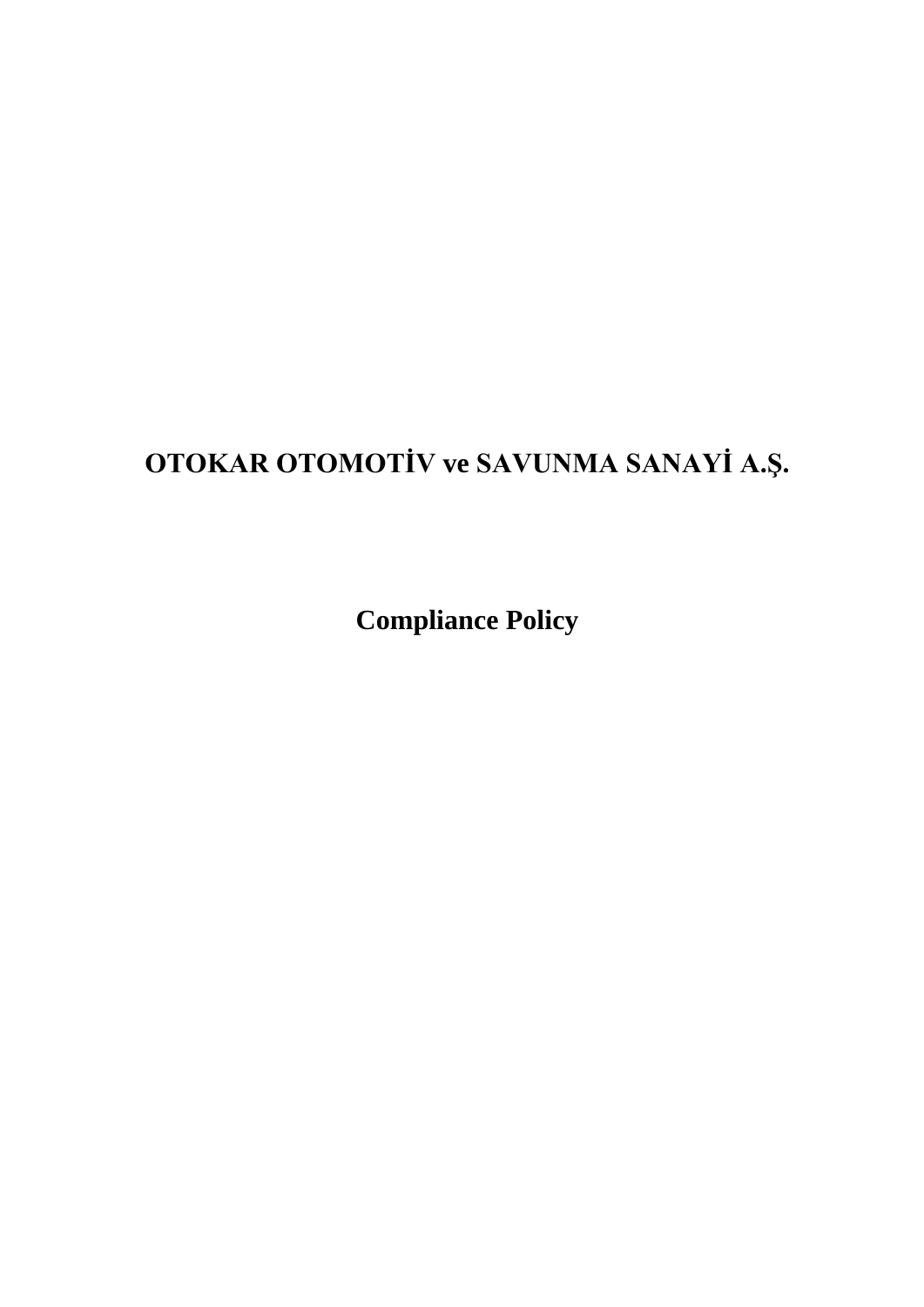## **TABLE OF CONTENTS**

| $\mathbf{1}$     |     |  |  |  |  |
|------------------|-----|--|--|--|--|
| $\mathbf{2}$     |     |  |  |  |  |
| 3                |     |  |  |  |  |
|                  | 3.1 |  |  |  |  |
|                  | 3.2 |  |  |  |  |
| $\boldsymbol{4}$ |     |  |  |  |  |
|                  | 4.1 |  |  |  |  |
|                  | 4.2 |  |  |  |  |
|                  | 4.3 |  |  |  |  |
|                  |     |  |  |  |  |
|                  |     |  |  |  |  |
| 5                |     |  |  |  |  |
| 6                |     |  |  |  |  |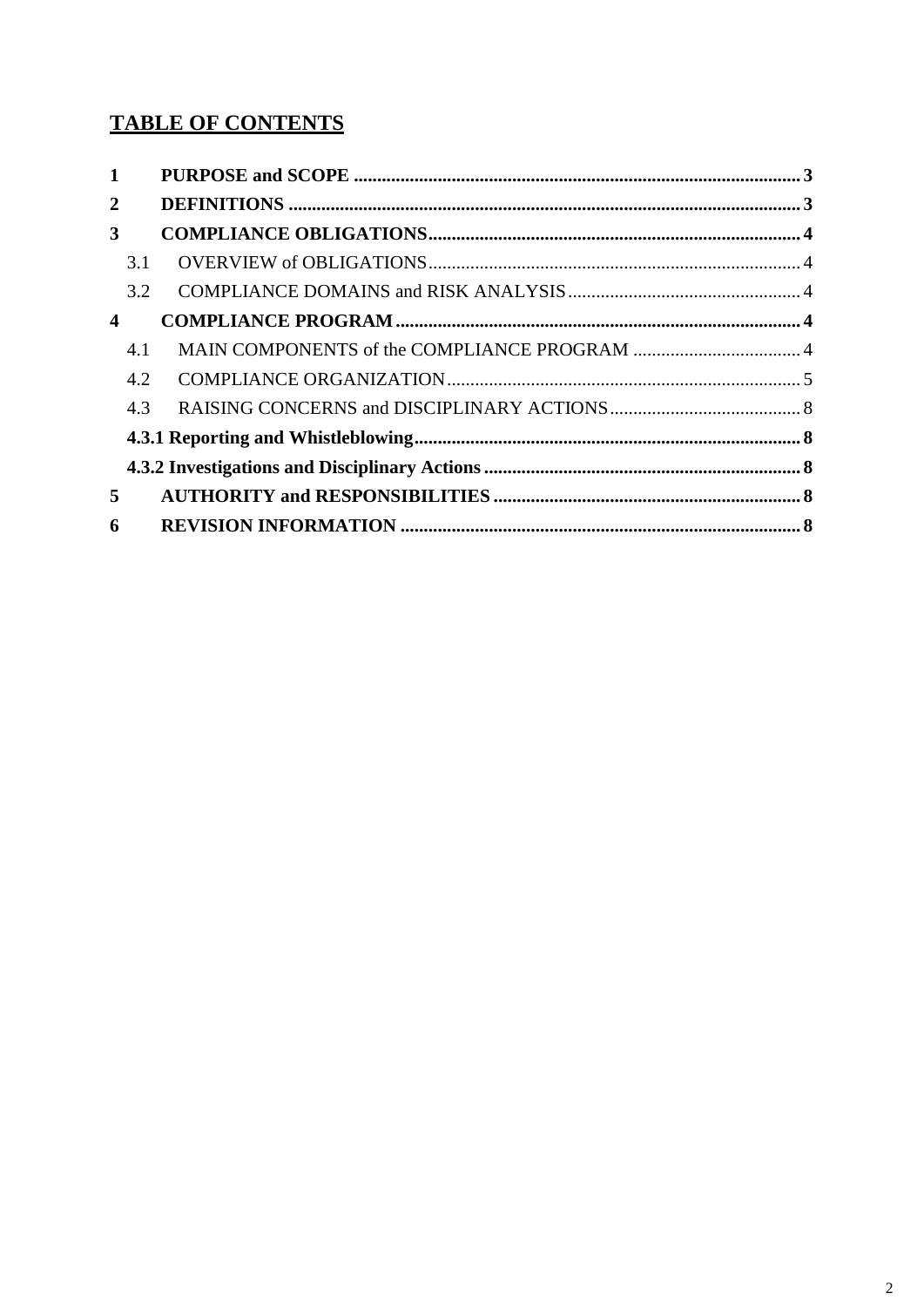#### <span id="page-2-0"></span>**1 PURPOSE and SCOPE**

The purpose of this Compliance Policy (the "**Policy**") is to establish a customized, comprehensive and effective compliance framework for Otokar Otomotiv ve Savunma Sanayi A.Ş. ("**Otokar**" or the "**Company**"), and demonstrate Otokar's commitment to compliance with laws and regulations, internal policies, good corporate governance practices and ethical rules.

All employees, directors, officers of Otokar shall comply with this Policy, which is an integral part of Koç Group and Otokar Code of Ethics.

#### **2 DEFINITIONS**

"**Business Partners**" means suppliers, distributors, authorized service providers, representatives, independent contractors and consultants.

"**Legal and Compliance Executives**" are primarily responsible for managing and overseeing the Compliance Program for Otokar.

"**Compliance**" is defined as adhering to the requirements of laws, regulations, industry and organizational standards, internal policies and procedures and generally accepted ethical standards.

"**Compliance Program**" shall have the meaning assigned to this term in Section 4.1.

"**Koç Group**" means Koç Holding A.Ş., companies which are controlled directly or indirectly, jointly or individually by Koç Holding A.Ş. and the joint venture companies listed in its latest consolidated financial report.

"**Koç Holding**" means Koç Holding A.Ş.

"**Otokar**" means companies which are controlled directly or indirectly, jointly or individually by Otokar Otomotiv ve Savunma Sanayi A.Ş., and the joint venture companies listed in its latest consolidated financial report. The principles set out under this Policy for Otokar, its directors, employees and Business Partners shall also be applicable to the affiliated companies, their directors, employees and Business Partners.

"**Retaliation**" is any negative action, including but not limited to demotion, discipline, firing, salary reduction, or job or shift reassignment, to punish an employee for a protected activity, such as reporting an injury, safety concern, mismanagement, abuse of authority, or legal violation in the workplace.

"**Risk Management Committee**" is established for the purpose of early diagnosis of the risks that may endanger the existence, development and continuity of Otokar to implement measures, manage and report these risks in line with Otokar's corporate risk-taking profile, and to make suggestions to the board of directors of Otokar, about developing and integrating internal control şystems.

"**Systematic Risk Analysis**" is a process to identify, assess and monitor the principal compliance risks that Otokar faces as a business.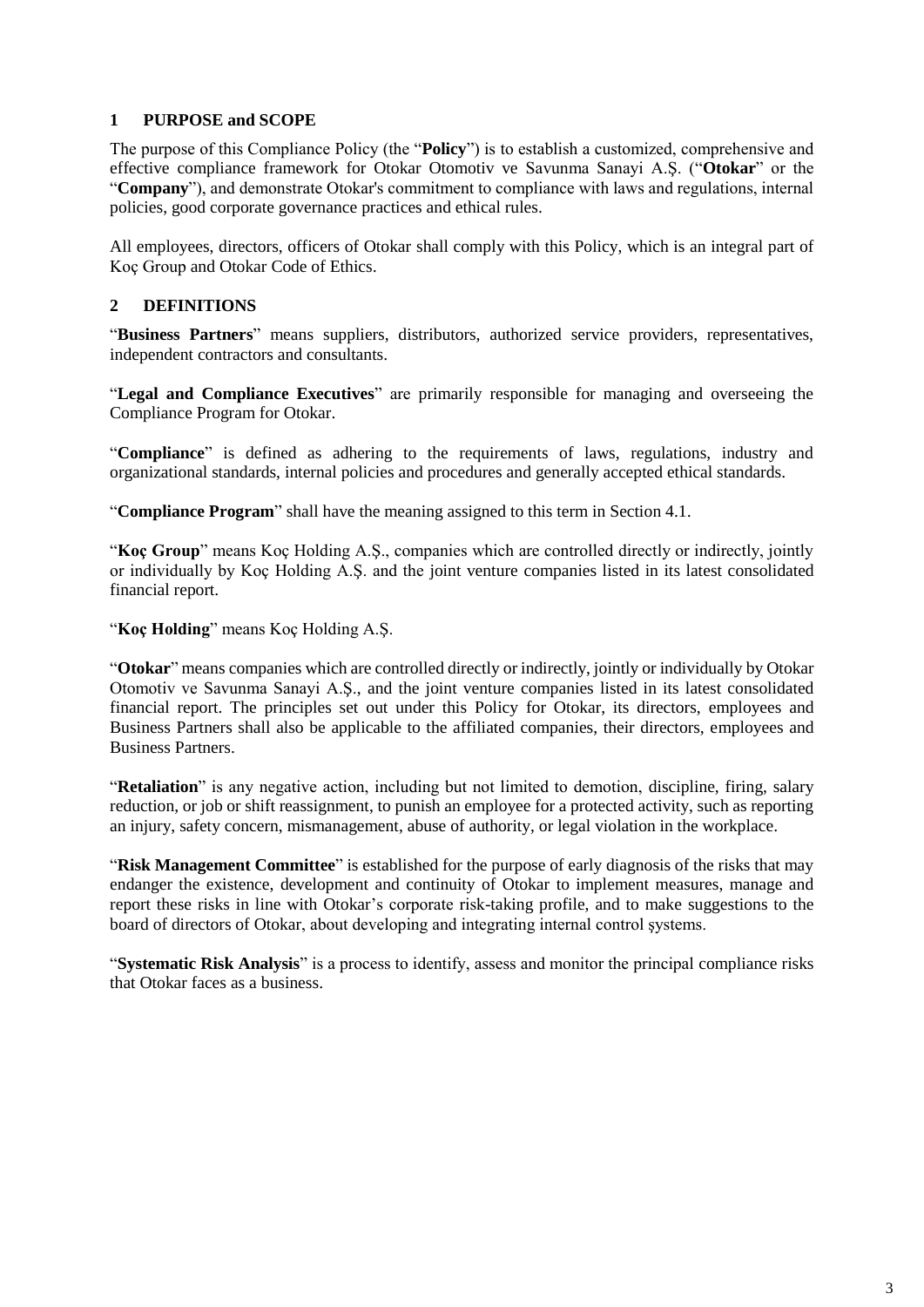#### **3 COMPLIANCE OBLIGATIONS**

#### 3.1 OVERVIEW of OBLIGATIONS

Efficient compliance management can only be achieved by adopting a well-designed and customized Compliance Program. It then can be sustainable if embedded in the Company culture and in employee behavior, by being integrated in all processes and operations.

Compliance obligations of Otokar go beyond complying with mandatory regulations (laws, permits, licenses, rules and guidance of regulatory authorities, court decisions, conventions etc.) and conventional obligations, it also comprises its Compliance commitments such as organizational standards like policy and procedures, or other voluntary commitments.

### <span id="page-3-0"></span>3.2 COMPLIANCE DOMAINS and RISK ANALYSIS

At Otokar, Legal and Compliance Department, together with relevant business units shall conduct periodical risk assessments for relevant normative domains, and analyze the specific Compliance related risks that operations, employees and/or Business Partners may be specially exposed to (via questionnaires, workshops, one-to-one interviews etc.). Company policies and procedures shall be drafted/revised to the extent required in accordance with such assessment and analysis.

Tailor-made Compliance reviews and analysis consider Otokar's fingerprint, including but not limited to its own characteristic, complexity, risks, willingness to take risks, governance, business lines, products and services, the industry sector, competitiveness of the market, regulatory landscape, potential clients and Business Partners, transactions with foreign governments, payments to foreign governments, use of third parties, gifts, travel and entertainment expenses, charitable contributions. Besides, while the purpose of such compliance risk analysis is to address and take action in all relevant Compliance domains, based on their likelihood and impacts, the following shall be prioritized:

- Anti-Bribery and Corruption
- International Sanctions
- Anti-Money Laundering
- Protection of the Data Privacy
- Competition
- Human Rights

Koç Holding Legal and Compliance Department monitors the Compliance risk analysis carried out by Otokar and while evaluating such results, it also considers Koç Group's relevant indicators, internal audit reports and case related investigations, Compliance cases and control results to determine potential compliance related risks and take necessary precautions.

#### **4 COMPLIANCE PROGRAM**

#### <span id="page-3-1"></span>4.1 MAIN COMPONENTS of the COMPLIANCE PROGRAM

The Compliance Program of Otokar is a set of rules, policies and procedures aiming to address the Compliance issues of Otokar with a risk-based approach. It incorporates the corporate governance and compliance culture and written standards promoted by the senior management, and monitored by the Legal and Compliance Department, with the participation of all employees.

The main operational pillars of Otokar Compliance Program are the following:

- Prevention
- Detection
- Response

The illustration below represents the components of the Compliance Program and their composition. This framework reflects the general approach and strategy towards Compliance, i.e. the Compliance Program of Otokar.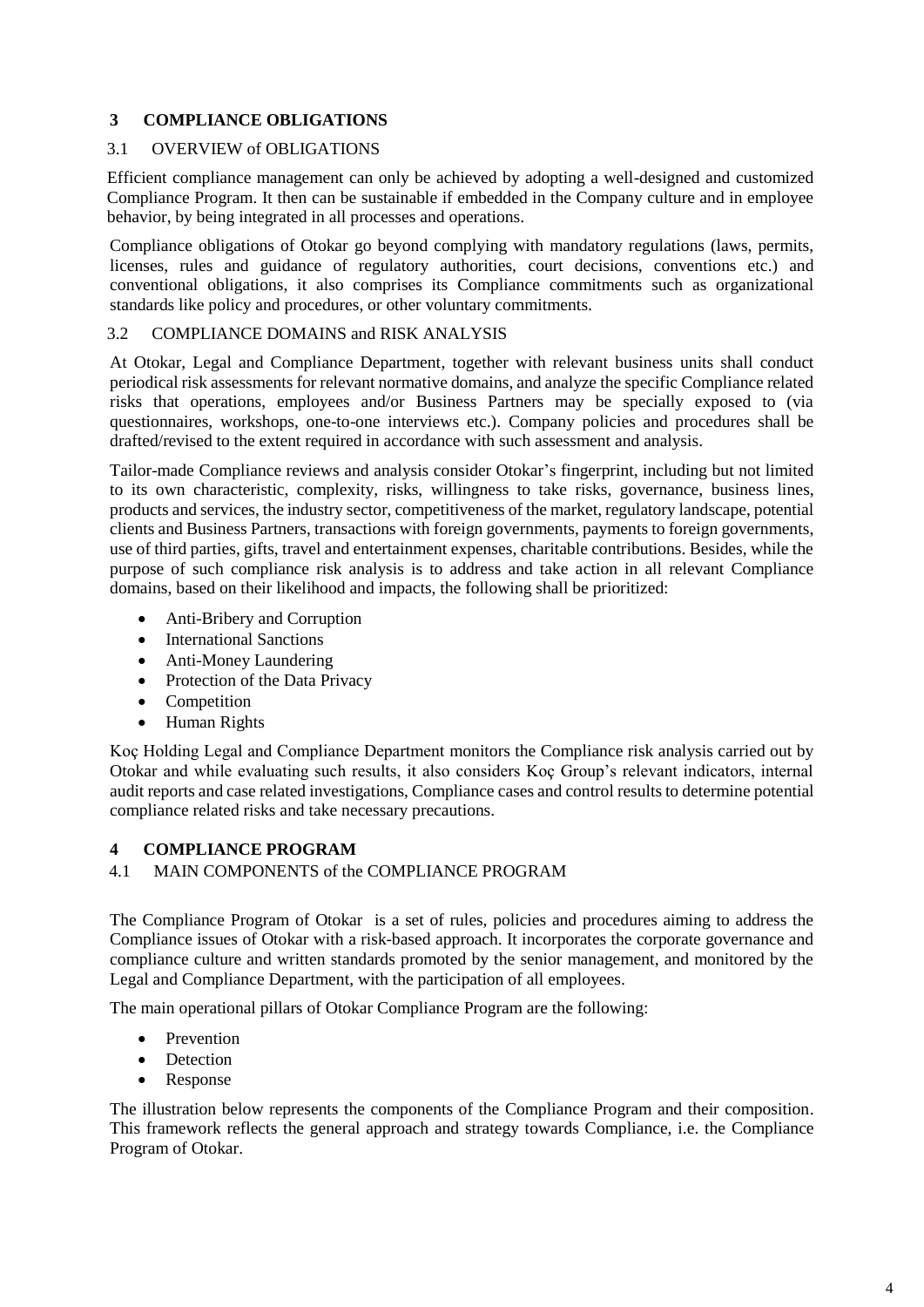*Illustration I: The Compliance Program of Otokar*



Prevention is managed by Compliance risk assessments, due diligence practices, written policies and procedures as well as communication and trainings. Detection, is supported by technology and data analysis as well as monitoring, testing and audit practices. Response refers to investigations and reporting activities.

#### <span id="page-4-0"></span>4.2 COMPLIANCE ORGANIZATION

Otokar's approach to Compliance is shaped by the tone at the top, showing the importance senior management attributes to Compliance related issues. By applying the core values, generally accepted corporate governance and ethical standards, the leadership acts as a Company wide example and helps embed Compliance into the culture, behavior and attitude of every member of Otokar.

A solid Compliance organization is the key to ensuring an effective Compliance structure. The Compliance organization refers to the leadership and organizational structure that is responsible and accountable for the decision-making, development, execution, monitoring and oversight of the Compliance Program.

Illustration below presents the current Compliance organization at Otokar.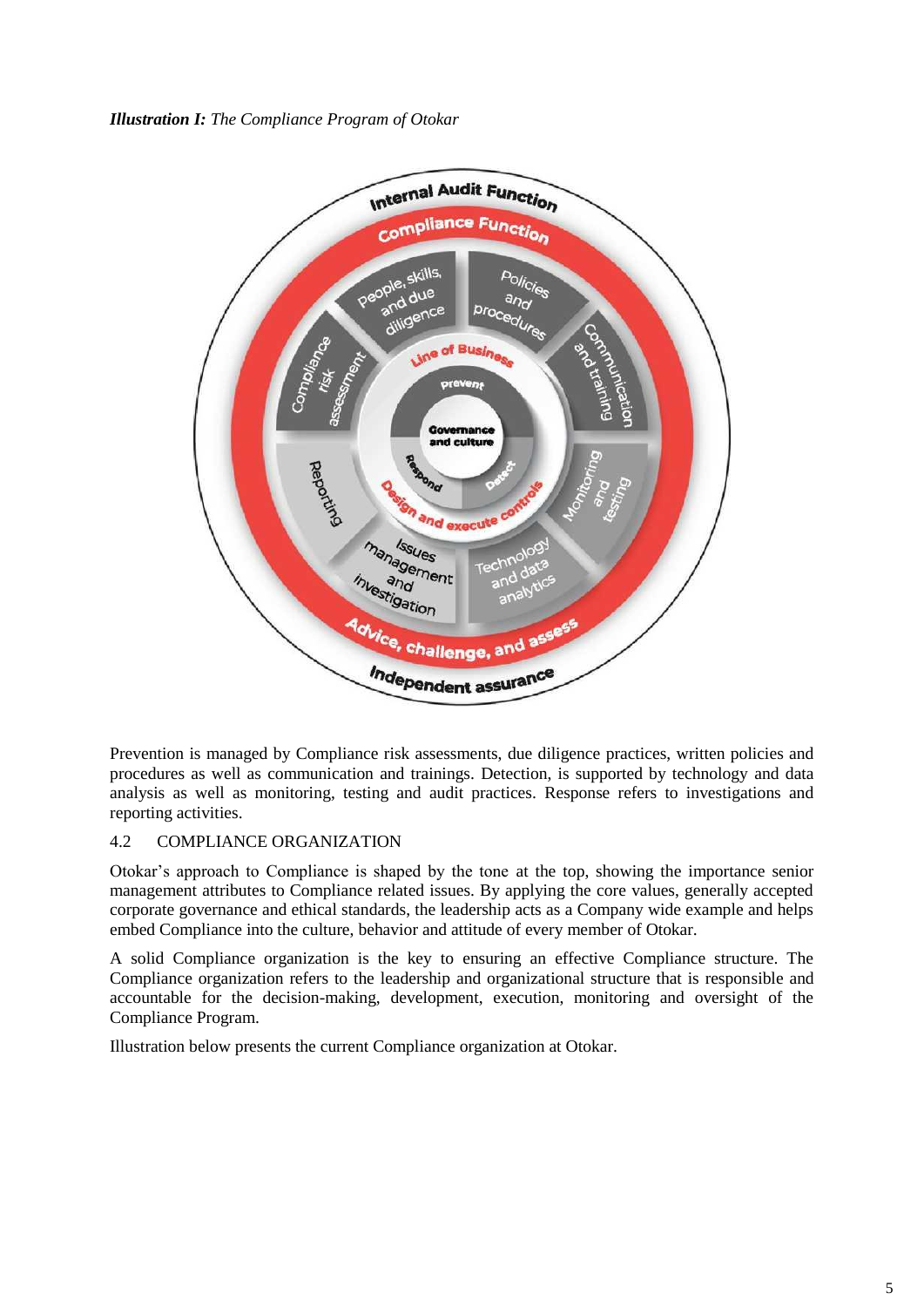*Illustration II: The Compliance Organization at Otokar*



As shown above, the Compliance organization is fulfilled by:

- Legal and Compliance Executives
- Legal and Compliance Department
- Compliance Committee
- Risk Management Committee

Considering the importance of the senior management's leadership towards Compliance related issues, Otokar General Manager and the Board of Directors have the overall responsibility to show leadership towards Compliance related issues by monitoring the applications of core values, generally accepted corporate governance and ethical standards.

In order to have a successful Compliance Program, the Legal and Compliance Executive position shall have:

- Empowerment: Full and clear authority, C-level designation and empowerment to carry out his/her duties.
- Independence: In order to preserve its independence, Legal and Compliance Executive reports to the Board of Directors through the Risk Committee, while directly reporting to the General Manager.
- Seat at the Table: Legal and Compliance Executive attends the important meetings where all major business decisions are taken.
- Line of Sight: Legal and Compliance Executive determines the standards in risk areas even if it is related and implemented by other business units.
- Resources: Legal and Compliance Executive has sufficient resources to manage the Compliance Program.

Legal and Compliance Executives perform their duties with the support of Legal and Compliance Department. Legal and Compliance Executives have the ultimate responsibility for the activities of the Legal and Compliance Department.

The Legal and Compliance Department has 3 main duties: Functional Responsibilities, Monitoring Responsibilities and Consultancy Role.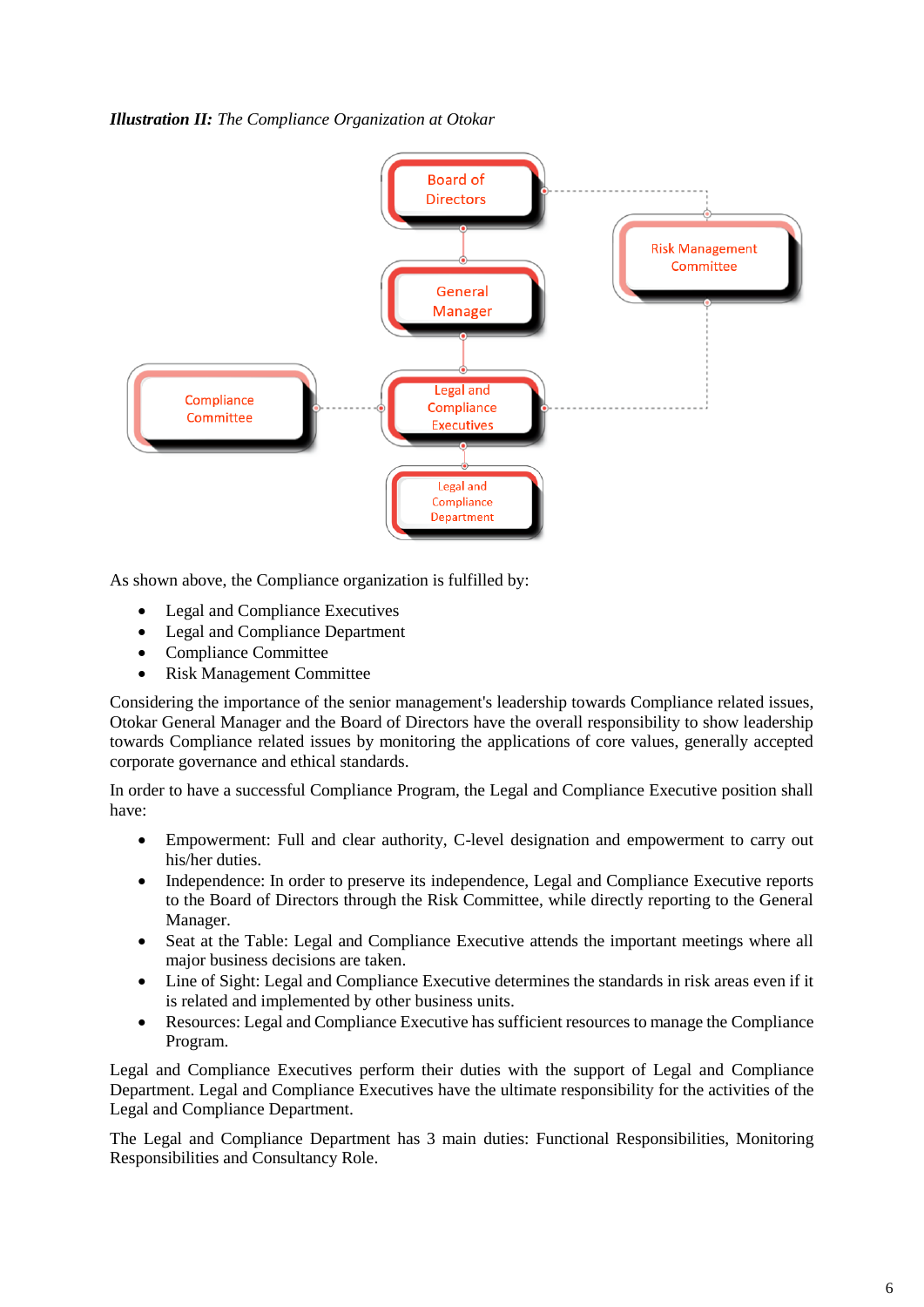**Functional Responsibilities** cover addressing the major risks identified with the Systematic Risk Analysis process, which include but are not limited to the following:

- Identifying and managing Compliance risk areas (including the risks related to Business Partners),
- Ensuring the Compliance risks are classified and analyzed and based on the outcome, prioritized,
- Creating and identifying the policies, procedures and controls which all employees of the Company must have to prevent, detect and manage the Compliance breaches,
- Providing or organizing on-going training support for employees and running Compliance awareness campaigns to ensure that all employees are aware of what is expected of them to be complaint with Otokar policies,
- Setting up a Compliance reporting and documentation system for Otokar,
- Establishing Compliance performance indicators, monitoring and measuring the Compliance performance of Otokar,
- Analyzing performance of Otokar to identify the need for corrective action plans,
- Ensuring the Compliance Program is reviewed at planned intervals,
- Ensuring that there is access to appropriate professional advice in the establishment and implementation and maintaining of the Compliance Program,
- Ensuring that the Compliance policies, procedures and other documents are appropriate and accessible to employees and Business Partners,
- Ensuring that Compliance structure is applied uniformly and consistently throughout the Otokar,
- Developing and implementing processes for managing information such as complaints and/or feedback by means of whistleblowing system and other mechanisms,
- Ensuring that whistleblowing mechanisms are easily accessible, known and confidential.

**Monitoring Responsibilities** include monitoring and scrutinizing certain Compliance risks, which are deemed primary responsibility of other departments or units. These activities include but are not limited to the following:

- Promoting the inclusion of Compliance responsibilities into job descriptions and employee performance management processes,
- Ensuring only authorized persons have access to the confidential documentation related to the Compliance Program.

**Consultancy Role** means that the Legal and Compliance Department acts as an advisory function for all the Compliance related risks identified with the Systematic Risk Analysis.

Considering its roles and responsibilities, Legal and Compliance Department shall have sufficient and qualified resources and staff, including Compliance Officer/s, who are fully dedicated to the compliance matters.

**Compliance Committee** aims to increase the efficiency of the Compliance structure by consulting to the Legal and Compliance Executives. The Committee, which consists of the Legal and Compliance Executives, Human Resources Director, Deputy General Manager of Financial Affairs, Information Technologies and Digital Transformation Director and other managers or directors in case of necessity, acts as an advisory board that provides support to the Legal and Compliance Executives in the decisionmaking process, where necessary.

**Risk Management Committee** is comprised of at least two members of the Board of Directors. In this respect, Risk Management Committee acts as the link between the Legal and Compliance Department and the Board of Directors.